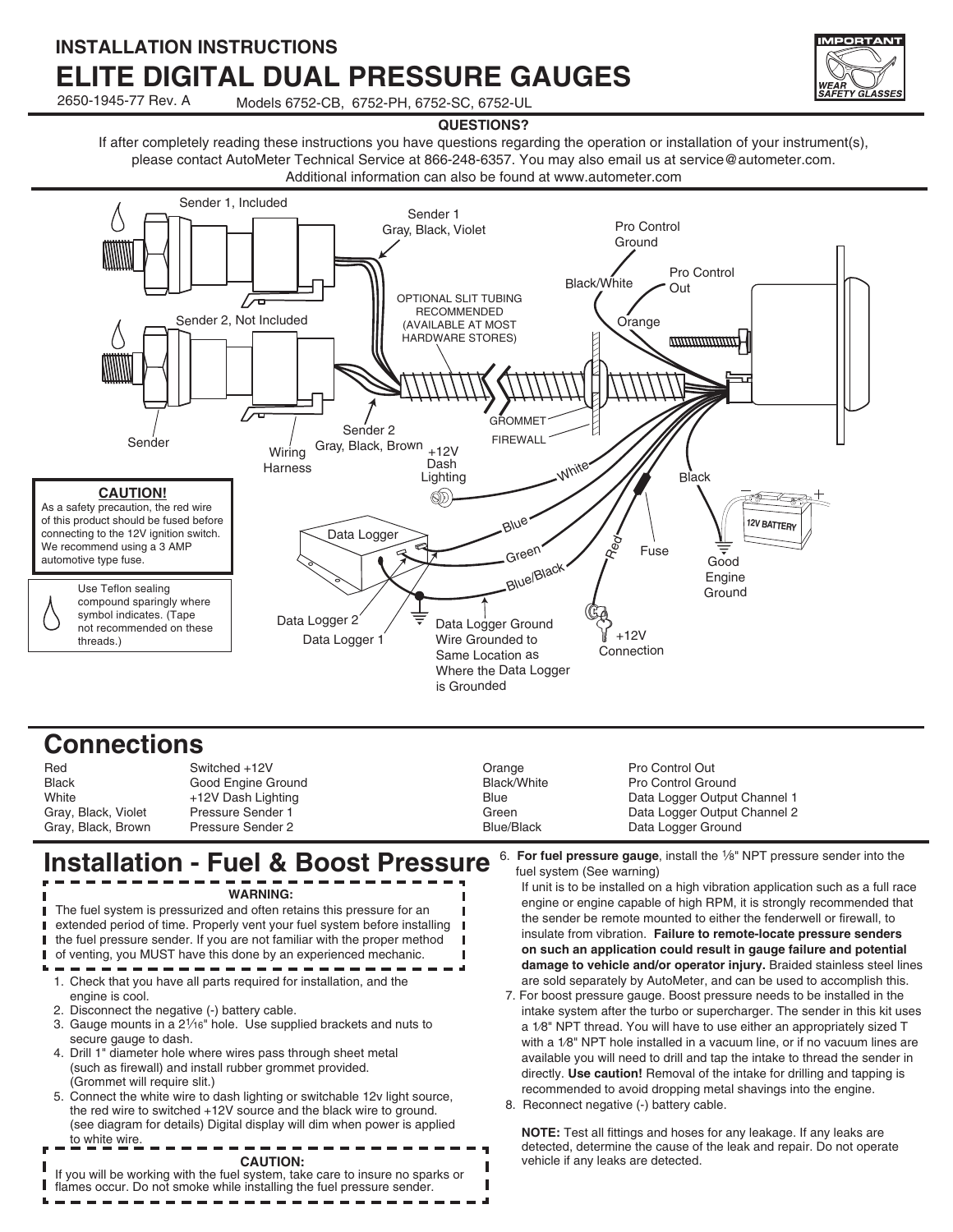## **Installation - Nitrous Pressure**

- 1. Check that you have all parts required for installation, and the engine is cool.
- 2. Disconnect the negative (-) battery cable.
- 3. Gauge mounts in a 21⁄16" hole. Use supplied brackets and nuts to secure gauge to dash.
- 4. Drill 1" diameter hole where wires pass through sheet metal (such as firewall) and install rubber grommet provided.
- 5. Connect the white wire to dash lighting or switchable 12v light source, the red wire to switched +12V source and the black wire to ground. (see diagram for details) Digital display will dim when power is applied to white wire.
- 6. **Make sure the nitrous bottle valve is closed and there is no pressure in the system.**
- 7. Remove the main nitrous feed line from the bottle or the nitrous solenoid. Install on in-line gauge adapter either on the nitrous bottle or nitrous solenoid. Re-install the main nitrous feed line. Install pressure sender and wiring harness.
- 8. Open the nitrous bottle valve.
- **NOTE:** Test all fittings and hoses for any leakage. If any leaks are detected, determine the cause of the leak and repair. Do not operate vehicle if any leaks are detected.





- **NOTE:** Some late model vehicles use electronic sensors in their pressure and temperature senders for engine control functions. Before removing the original sender, we recommend that you contact your automotive dealer to be sure no critical functions will be disrupted.
- 1. Check that you have all parts required for installation, and the engine is cool.
- 2. Disconnect the negative (-) battery cable.
- 3. Gauge mounts in a 2-1/16" hole. Use supplied brackets and nuts to secure gauge to dash.
- 4 Connect the white wire to dash lighting or switchable 12v light source, the red wire to switched +12V source and the black wire to ground.(see diagram for details) Digital display will dim when power is applied to white wire.
- 5. Install sender into pressure port of appropriate type. **If unit is to be installed on a high vibration application such as a full race engine or engine capable of high RPM, it is strongly recommended that the sender be remote mounted to either the fenderwell or firewall, to insulate from vibration. Failure to remote-locate pressure senders on such an application could result in gauge failure and potential damage to vehicle and/or operator injury.** Braided stainless steel lines are sold separately by AutoMeter, and can be used to accomplish this. Sender features 1/8" NPT male fitting and comes with 1/4" NPT adapter...

If not, or if remote relocation of sender is required, a ground connection to sender "body" may need to be made. (but not to sender terminal)

- 6. Route wiring through the firewall. If a new hole is drilled in the firewall, a grommet is recommended. Connect plug to pressure sender.
- 7. Reconnect negative (-) battery cable.
- **NOTE:** Test all fittings and connections for leaks. If any leaks are detected, Determine the cause of the leak and repair. Do not operate vehicle if any leaks are detected.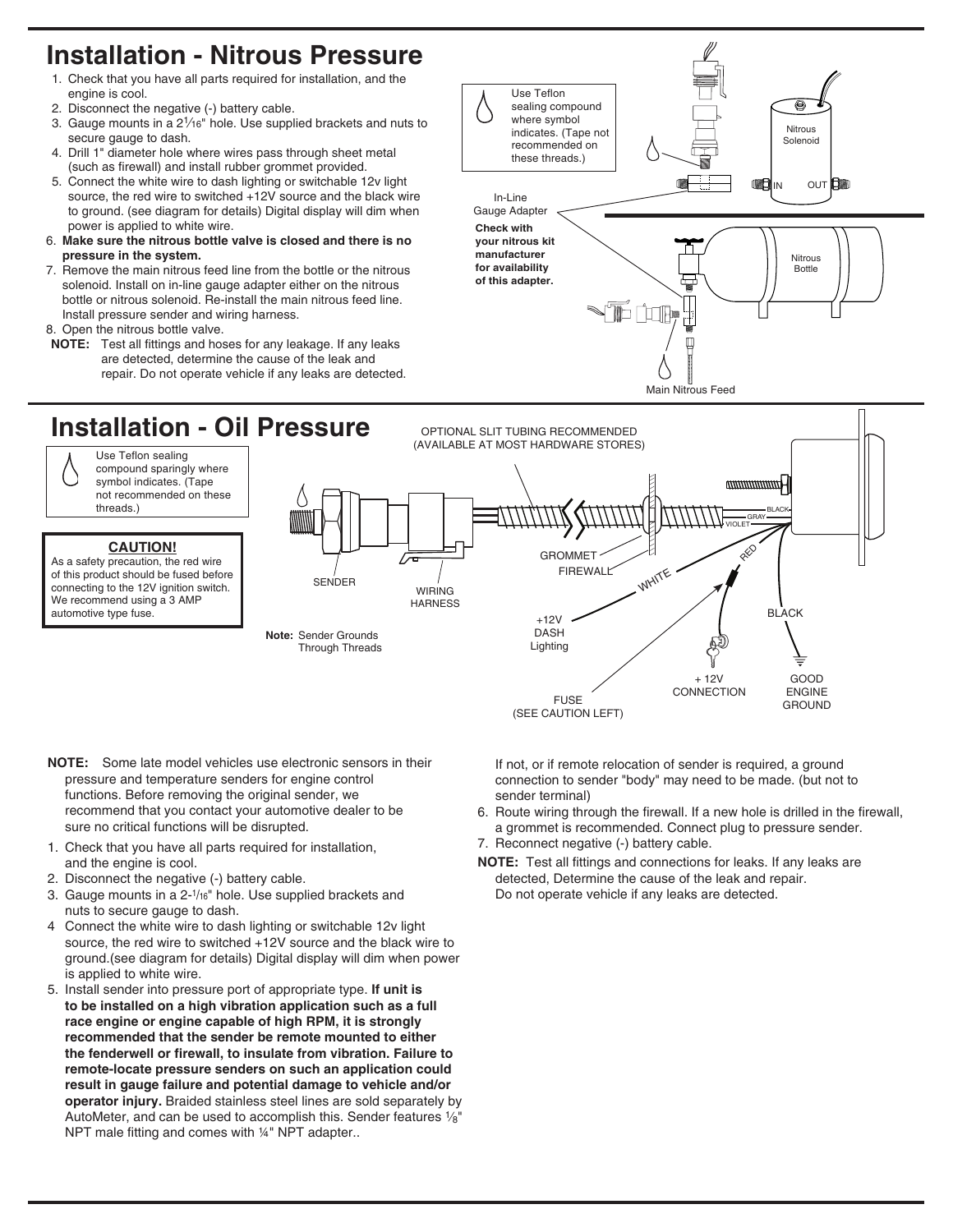## **Menu Options:**

There are many features provided by your AutoMeter Elite Digital Dual Pressure gauge. Use the left (-) button to navigate through the following options in order:

- Peak Recall Digit display will show "P"
- Differential Mode Digit display will show "diF"
- Pro Control 1 Set Digit display will show "PC1"
- Pro Control 2 Set Digit display will show "PC2"
- Pro Control Active State Digit display will show "PCA"
- Pressure Channel 1 Display Assignment Digit display will show "CH1"
- Pressure Channel 2 Display Assignment Digit display will show "CH2"
- Channel 1 Alarm Set Digit display will show "A1"
- Channel 2 Alarm Set Digit display will show "A2" • Channel 1 Pressure Sender Set – Digit display will show "P1"
- Channel 2 Pressure Sender Set Digit display will show "P2"
- Select English or Metric Units for the Digit Display Digit display will show "uni"
- Gauge Firmware Revision Digit display will show a the firmware revision number.

## **Power-Up**

When power is applied to the gauge, the digit display will light with "8.8.8." and the entire bargraph display will light for one second. Then the gauge will begin normal operation and display real time sender readings.

## **Sender Range Set**

The Elite Digital Dual Pressure Gauge works with many different AutoMeter pressure sender ranges. This can also be used with other pressure senders as long as the output from the sender is 0.5V to 4.5V (low to high). This kit includes one AutoMeter model 2246 0-100 PSI sender. To set Channel 1 to the proper range for the attached sender, press the left button repeatedly until the digit display shows "P1". Then press the right button. Use the right (+) and left (-) buttons until the number shown on the display is the full scale pressure of the sender on Channel 1. Values above 999 are shown with a decimal. For example, 1600 psi would be shown as "1.60" on the display. When the desired number is shown, wait for the display to flash this number rapidly, then "S c". It will continue to do this until the left button is pressed to save the setting, or the right button is pressed to cancel the setting.

To set Channel 2 to the proper range for the attached sender, press the left button repeatedly until the digit display shows "P2". Then press the right button. Set the pressure in the same manner as Channel 1.

**Available AutoMeter Pressure Senders** 2229 - 0-60 2245 - 0-15 2239 - 0-30 2246 - 0-100 2240 - 0-1600

## **Channel Assignment**

The Elite Digital Dual Pressure Gauge has two displays, one shows digits, the other is a radial bar graph consisting of 30 green LED's. If a 100 PSI pressure sender is assigned to the bar graph display, all 30 LED's will be lit if the gauge reads 100 psi. Only the 15 left side LED's will be lit if the gauge reads 50 PSI. No LED's will be lit if the gauge reads 0 PSI. To assign Channel 1 to one or both displays, press the left button repeatedly until the digit display shows "CH1". Then press the right button. The digit display will show "dig", "bAr", "bth", or "---". To assign Channel 1 to the digit display, press the left button until the digit display shows "dig". Wait for the display to flash this number rapidly, then "S c". It will continue to do this until the left button is pressed to save the setting, or the right button is pressed to cancel the setting. Saving the setting when the digit display shows "bAr" assigns Channel 1 to the bar graph display. Saving the setting when the digit display shows "bth" assigns Channel 1 to both the digit display and the bar graph display. Saving the setting when the digit display shows "---" assigns Channel 1 to neither display.

To assign Channel 2 to a display, press the left button repeatedly until the digit display shows "CH2". Then press the right button. Assign Channel 2 in the same manner as Channel 1.

# **Peak Recall**

To view pressure peaks, press the left button. The digit display will show "P". Press the right button. The digit display and bar graph display will show the highest pressure values measured by the gauge. After 3 seconds the gauge will return to normal operation. Pressing the right button while the peaks are still being shown will clear the peaks. The display will show "---", then the gauge will return to normal operation.

# **Pro Control On Set**

The Pro Control Output orange wire supplies ground when activated. It is recommended to use a relay switch such as the Dedenbear HPR or equivalent. If you are planning to operate something that draws less than 1 amp you may wire the orange wire direct to the load without a relay. To set the pressure level that will activate the Pro Control Output, press the left button until the digit display shows "PC1" or "PC2", depending on the pressure channel it's being set for. Press the right button. The digit display will show "on". Press the right button again. Use the right (+) and left (-) buttons until the number shown on the display is the desired value of pressure. Values above 999 are shown with a decimal. For example, 1600 psi would be shown as "1.60" on the display. When the desired number is shown, wait for the display to flash this number rapidly, then "S c". It will continue to do this until the left button is pressed to save the setting, or the right button is pressed to cancel the setting.

It is possible to set Pro Control values for both channels. If either channel exceeds it's Pro Control set point, the Pro Control Output will activate. Both channels must be below their Pro Control set point to deactivate the output.